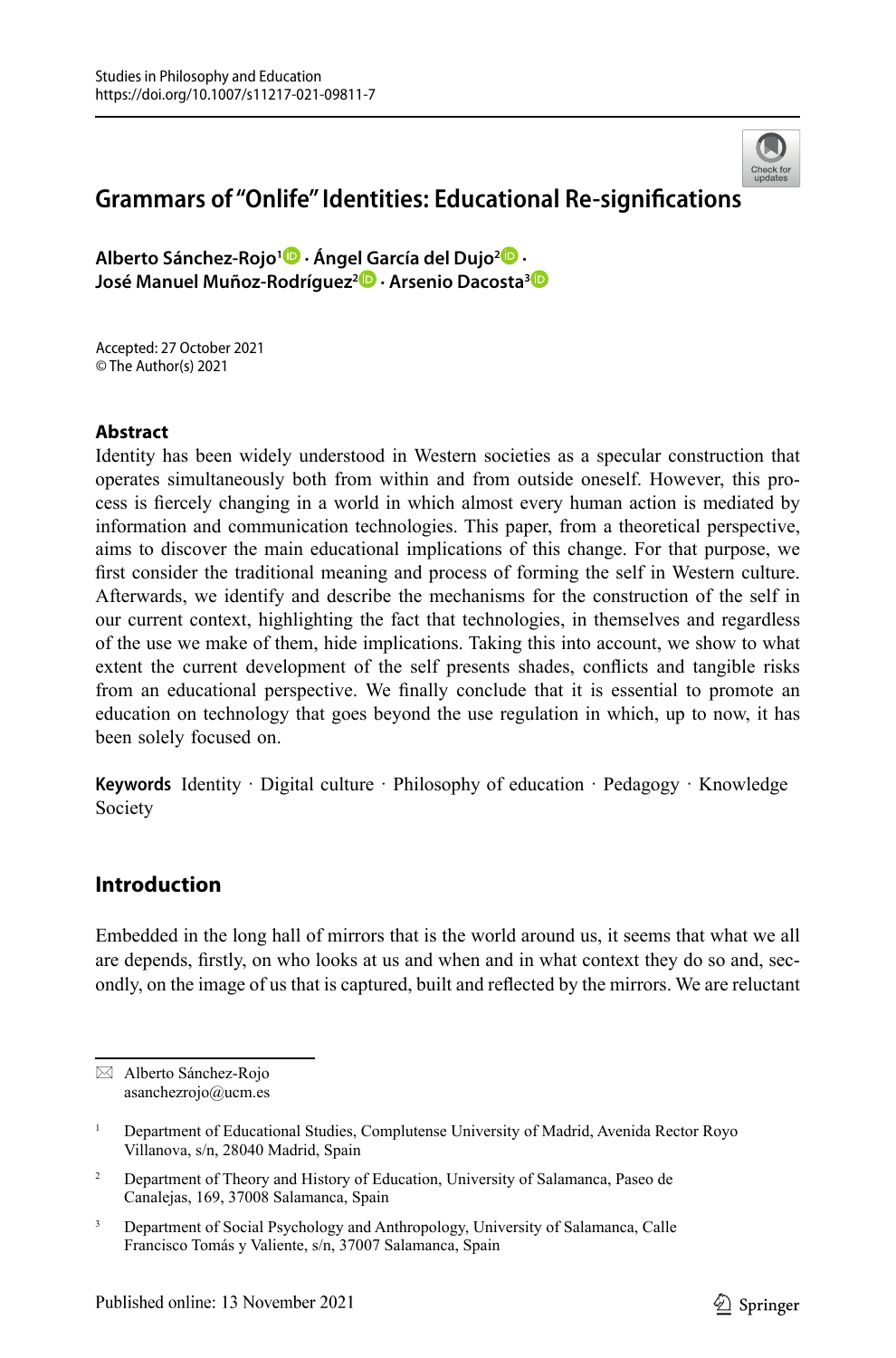from the outset to think that we are purely an information or computational entity—the first visible from outside and the second from inside.

It is true that the way in which others see us is based on the information that we and everyone else provide them with in thousands of different ways. And vice versa: what we are and, especially, what we think we are, is based, at least in part, on what we think about the way in which others see us. Thus, it would seem that in the real world, personal identity is determined by the computing/information processing terms that others generate and express about us, information that inevitably influences the way in which we each see ourselves.

That is what the problem of personal identity would be reduced to in our time. It would be something like a game in the hall of mirrors that is the world we live in, a game that is also visible in the language we use when we talk about it and that allows for and raises numerous questions that are nothing but variants of the perennial philosophical question 'who am I?'. Today, these questions reveal from a contemporary perspective our eternal preoccupation with unity and individuality, coherence and a lasting personal identity, all questions that would point to an essentialist view of identity that seeks somehow to survive the fragmentation and separation process that the self is undergoing in the post-modern world. It is as though humans are trying not to accept that the concept of identity is currently being weakened and undermined and are instead trying to find and maintain, in an attempt to overcome the discomfort caused by their diverse self-experiences, a certain continuity of their self.

It is striking that in this game of reality and language, we often ignore the reference to the objects involved in our numerous ways of thinking, saying and doing things, that not only make it possible but also end up determining our identities, both individual and collective. That is the case of the mirrors in the metaphor above and that in the context of this article should be replaced with digital technologies, since they construct realities, ways of viewing the world and identities, both individual and collective. It is precisely these technologies that provide and explain the feature that probably best defines and captures the relational and discursive character on which the informational and computational interpretation of self is based. We are referring to the fact that the relationships established by an individual and in whose dynamic their identity or identities are configured, are now fundamentally mediated through technology. This is a phenomenon unique to our time, a time in which digital practices and spaces occupy an important and already widely integrated place in our social life (De Fina & Perrino, [2017\)](#page-14-0). Consequently, the distinction that we used to make between online and offline is losing its meaning, giving way to the so-called 'onlife' experience that encompasses both of these areas that can and should no longer be viewed separately (Floridi, [2015a\)](#page-14-1).

We therefore need to ask ourselves about the ways and mechanisms through which this technology shapes and reshapes the identity of the individual living in this onlife world—an identity that, as we shall see, cannot be reduced to a mere abstract entity generated on the basis of computer algorithms (Goriunova, [2019\)](#page-15-0). Answering this question and identifying the consequences that it has for the field of education will be the main objective of this article. To do so, we will first describe the process of configuring the self according to the modern Western tradition that we somehow continue to inherit. This section will serve to provide the context for our subsequent analysis. Secondly, we will analyse the way in which digital technology reconfigures how we construct the self by focussing on three dimensions: time, space and the body. Thirdly, and finally, we will end by defending the need to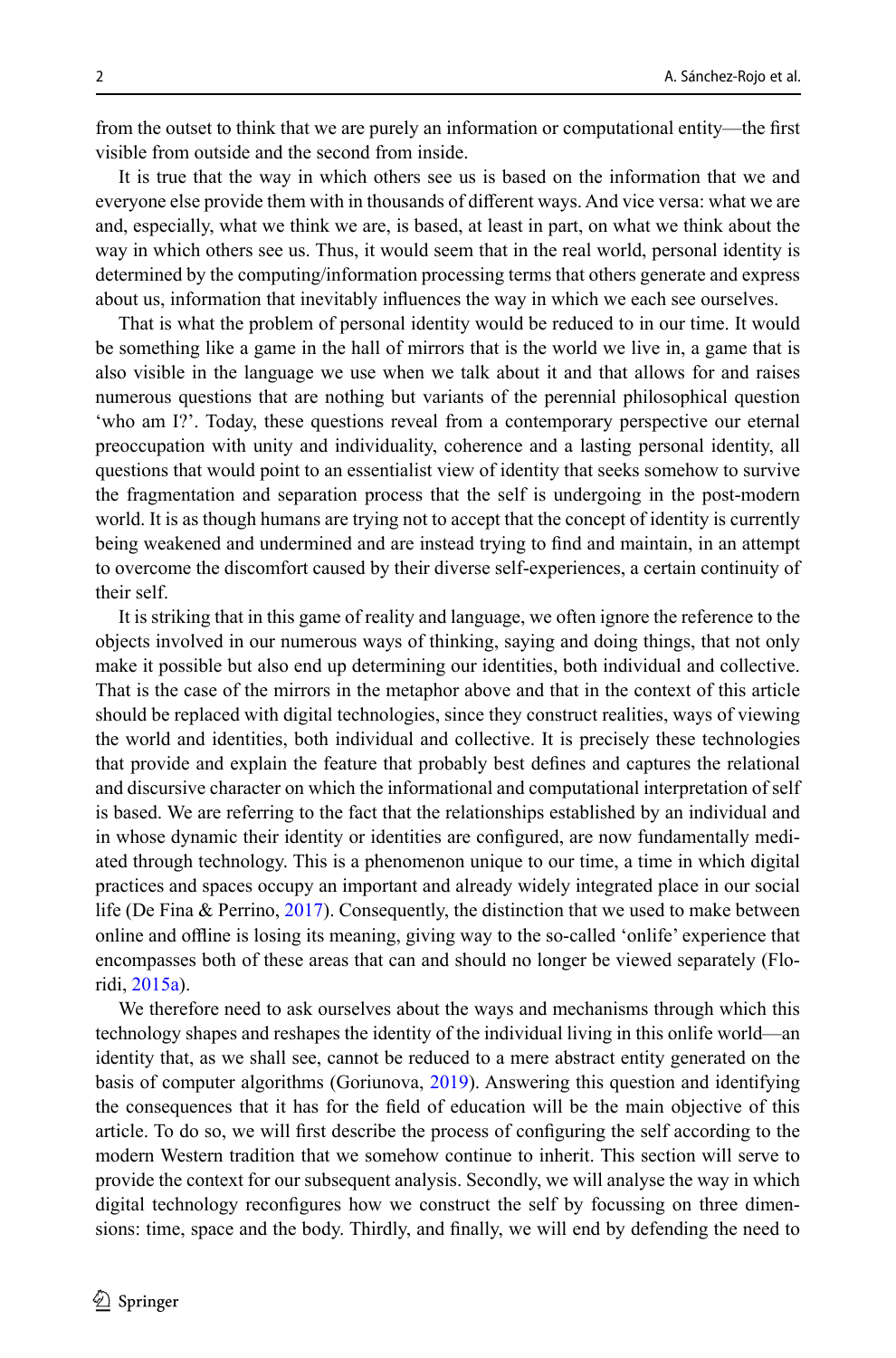readjust pedagogical reflection in the field of education. We would argue that this field has so far been overly focussed on criticising technology designed from a neutral perspective, that can be used for good or bad. As a result, it is overlooking the different possible ways of thinking about the construction of the self in a specifically onlife world. Digital technology intrinsically exists in a way that cannot be controlled externally. It is not neutral, and this has social consequences. That is why we use the term "Grammars". We maintain, like Wittgenstein ([2009](#page-16-0): 123), that "*essence* is expressed by grammar. […] Grammar tells what kind of object anything is". Thus, in line with this perspective, we will aim in this article to better understand, from a pedagogical point of view, the construction of the self through the grammars used in digital technologies and the onlife world they create.

### **The Modern Self: From the Culture of One to the Culture of Many**

At the beginning of the 20th century, the Japanese writer Mori Ōgai, having had an immersive experience of Western culture, claimed not to have been able to understand just one thing that he believed Westerners found to be the most important: the self. He argued that "it is vexing to lose this thing called self without having clearly thought or learned what it is while it existed. It is regrettable. To pass one's life 'living as drunk, dying as asleep' as the Chinese scholars say, is regrettable. And as I regret it and am vexed by it, I feel acutely an emptiness in my heart. I experience an indescribable sadness" (Ōgai, [1970](#page-15-1): 420). Westerners had invented the concept of an individual separate from the community. It was a self that could find security without having to depend entirely on how much it was connected to others. For someone like Ōgai, who was educated according to the samurai tradition, the essence and very existence of the individual depended entirely on the fulfilment of the duties given to them by their community. Failure to do so meant being condemned to nonexistence, to nothingness.

It is true that this way of thinking led to strong and powerful communities, since they were based on individual responsibilities that were difficult to avoid. However, the heavy burden that this put on individuals at the same time made a vision of a world in which this pressure could be removed from one's own subjectivity enviable. The individual had selfworth and was able to find security in themselves.

Descartes ([1998\)](#page-14-2) and his methodical doubt, which made him doubt everything but his ability to think, introduced a new type of human existence, one that shifted the focus from public life and community to individuality. It is no coincidence that it was during the 17th century that the first private rooms began to appear, spaces where people could retreat and spend time in solitude (Sánchez-Rojo, [2019\)](#page-15-2), or that the procedures for organising and controlling society began to be governed by power dynamics that were not so much concerned with the collective as with the individual (Foucault, [1995\)](#page-14-3). From then on, the individuality of the self would develop in two different ways: one based on standardised public and individual behaviour patterns, compliance with which would become more and more strictly controlled, and the other on the self-construction of a personal and private identity, freer and further from this rigid constraint imposed by society.

The technical rationality of the Modern world had brought with it the decline of the public sphere in favour of the private sphere (Sennet, [2003](#page-15-3)), the only one that really mattered, the one that allowed people to develop their own personality. However, this "private life,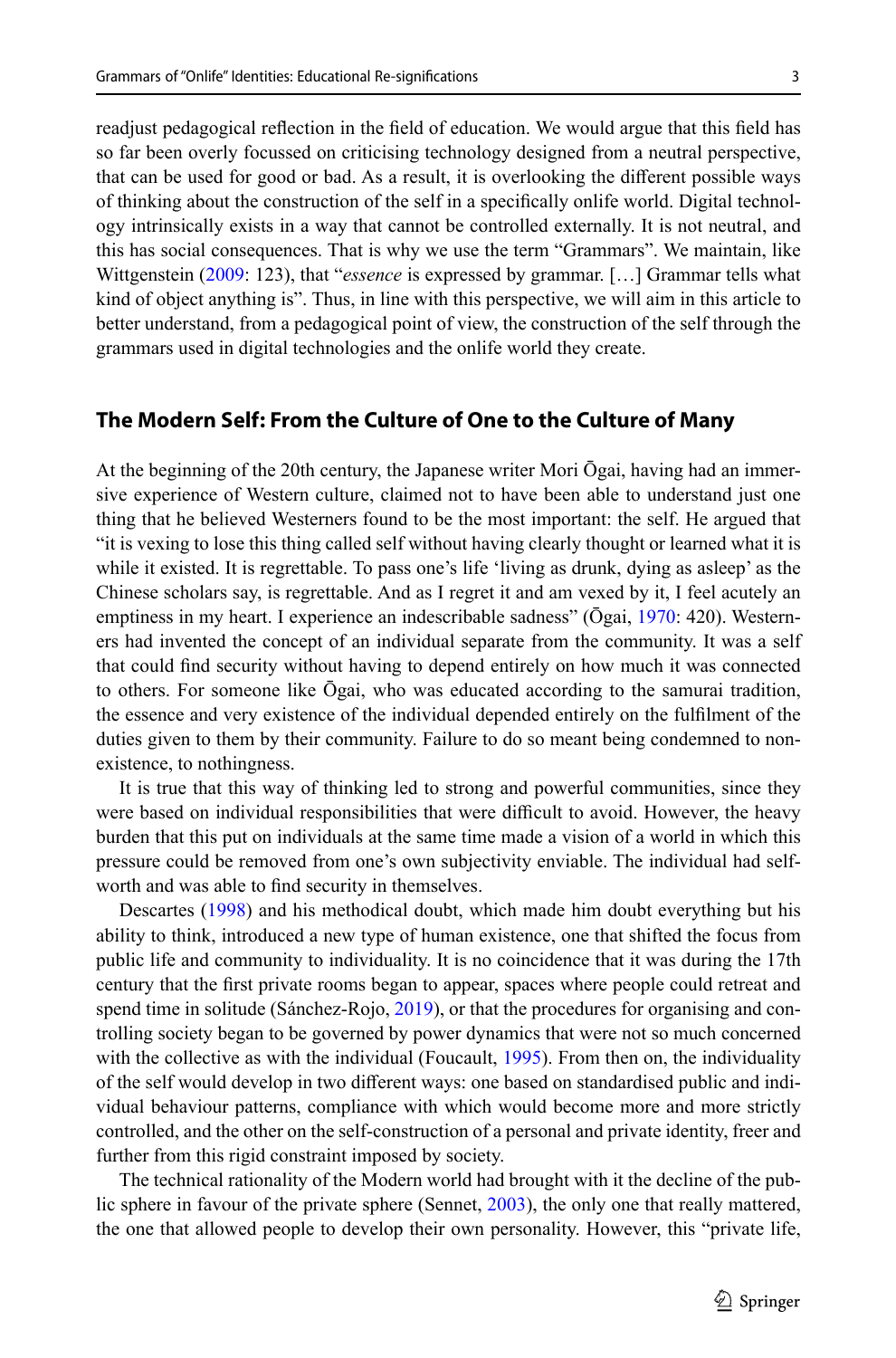which is enriched by things not shared by others, which is enriched by the authentic individual, is not something that one can find easily, without having searched for it. You have to create a private life; you have to conquer it. Existing is not enough to have it" (García Morente, [2011](#page-14-4): 38). That is why tools such as diaries were created, that tried to compensate for the incomplete descriptions that may be given of oneself in reports, be they of a medical, educational, police or any other political or social nature. During the 19th century, at the height of this way of developing the self, "teachers would assign diaries as a praiseworthy and healthy activity; adolescents spread among their friends the taste for this written restricted form of exhibitionism. And parents presented their children with blank books, often handsomely bound and decorated, to encourage youngsters in the habit of chronicling their days and their little adventures" (Gay, [1984](#page-14-5): 447). It was important to be someone for others, but it was even more important to develop your inner self.

As the material living conditions of a large majority of the population, who had previously been barely surviving and living on a knife-edge, began to gradually improve, more and more people were to be able to enjoy a rich private life. However, the wide spread of material living conditions traditionally exclusive to the bourgeoisie and nobility did not mean an equal spread of their concerns for an inner self development. For people accustomed to struggle for survival, the main goal was not to become someone, but to live well. A new type of human being emerged as a result, someone without personality or conscience, allowing themselves to be carried along by the inertia of circumstances that improved, or at least did not alter, their material well-being (Ortega y Gasset, [1994;](#page-15-4) Arendt, [1998](#page-14-6)).

Although the modern individual had managed to dignify and value their self beyond the communities to which they belonged, these communities were still important to them because it was precisely their increased self-awareness that made them feel simultaneously highly responsible for the world they lived in. Despite this, the 20th century, especially after World War II, would bring with it the reduction of life to mere consumption and this meant that all the institutions that had once meant something from a spiritual point of view, such as family, community or society in general, became less and less relevant.

This relaxed the rules and allowed the self to be more flexible in its experimentation, both in public and private. A less reflective and clearly multiple self emerged, that was always changing and willing to experience different ways of being (Bauman, [2000](#page-14-7)). The lines were blurring, and the world seemed, in general, much freer. However, the fact that it was consumption that ended up taking precedence meant that these experiences ended up becoming a meaningless spectacle (Debord, [1994](#page-14-8)). In this respect, Gilles Lipovetsky wrote at the end of the 1980 s that "we are in a period characterised by not having an idol or taboo; it does not even have a glorious image of itself or a mobilising historical project. From now on—he concluded—, we are governed by emptiness, albeit an emptiness which is neither tragic nor apocalyptic" (Lipovetsky, [1983](#page-15-5): 16), but simply indifferent; an indifference that multiplied experiences and relaxed the rules, but that also ended up leaving individuals feeling abandoned and lonely, to the extent that at the end of the 1990 s, it would be described as a global epidemic (Killeen, [1998](#page-15-6)). The modern self had become less and less secure (Taylor, [1992](#page-15-7)) and Ōgai's feeling of not being able to experience this great invention of the Modern world was shared by the majority of the Western population.

In the early 2000 s, it seemed that information and communication technologies (ICT) might be able to solve the problem. The creation of cyberspace, a public, democratic and shared place to be built together from scratch could be the ideal environment in which to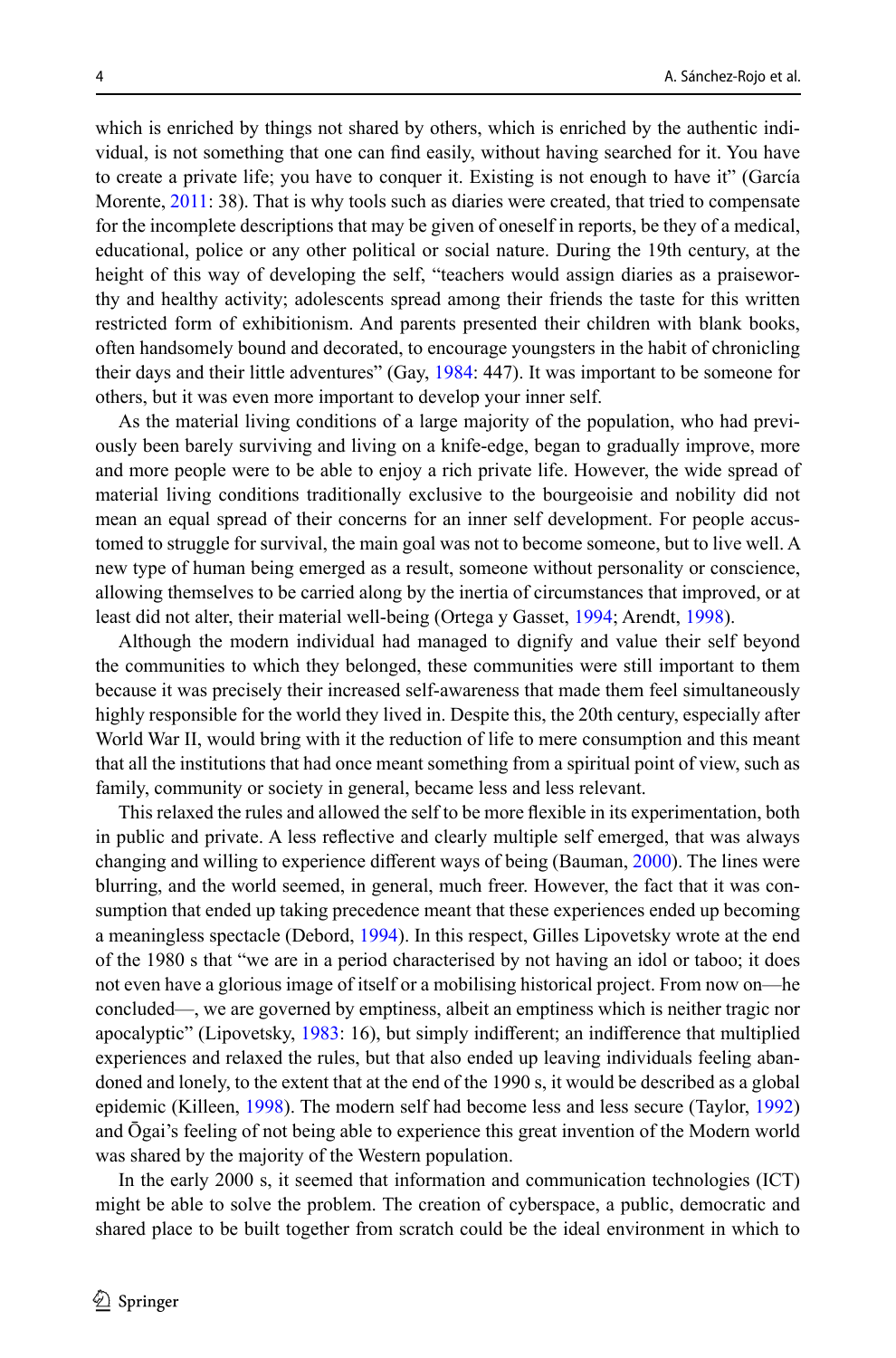recover a sense of self in your relationship with yourself and others. This virtual space appeared to be a shared place of belonging, where the self could embed and develop itself in community with others. However, in our current hyper-connected reality it has also become commonplace that, like Ōgai, "we experience widespread feelings of emptiness, of discon-nection, of the unreality of self" (Turkle, [2011,](#page-15-8) 307). We might think that the reason behind this is that, given that ICT has become popular in an individualist and consumerist society, all it has done is radicalise a way of being in the world that was already widespread and popular. However, we could also start from another hypothesis that does not assume that technology is neutral, but rather that it brings certain ways of being and doing, which must be considered in terms of its specificity. If ICT and cyberspace have not solved the difficulties faced by the modern self, perhaps that is because we live in a world where this self no longer has a place. It is this second hypothesis that we want to explore here and that will also lead us to defend the need to change the way we approach our current onlife world from an educational point of view.

#### **The Onlife Self: Construction Processes**

It seems to have been sufficiently proven that the technologies behind the onlife world, that were quickly named information and communication technologies because that is pretty much what they were at the beginning, are no longer just information and communication devices. Nor are they only spaces for action and relationships—they are more than that, they define ways of seeing and thinking about reality, practices and habits that shape minds and create culture. This is the approach that we are interested in, because by detecting changes in the ways of relating to things and to others, we are able to unravel changes in the ways of perceiving and creating realities, including our own identity and the identity of other things in the world (García del Dujo et al., [2021\)](#page-14-9). It is in this sense that Floridi [\(2015a](#page-14-1)) argues that the onlife world has brought about a re-ontologisation of reality. As has happened many times before in human history (Ong, [1982\)](#page-15-9), this technology is also now bringing with it changes in the way we see and think about reality.

Bearing this in mind, it is worth asking ourselves how this technology is involved in the construction of a person's identity—that is, whether it contributes anything in particular to constructing the self in our onlife world. We will try to answer this in stages, although always based on the same assumption: this technology works by reconfiguring some of the constants that intervene, in a joint and interrelated manner, in the construction and analysis of reality, with implications in the development and perception of the self. This means that we will only identify what we might call a genuine profile of the onlife self once we have analysed in detail how the abovementioned constants are reconfigured; in other words, once we have broken down the grammars of the world in which the self develops.

The assumption that technology determines our way of being and doing gives us a technocentric view of the world, such as the one defended by the French philosopher, Bernard Stiegler [\(1998](#page-15-10)). Stiegler, having been clearly influenced by great minds of phenomenological tradition, such as Husserl or Heidegger, argues that these authors maintained a vision of technology that was too limited, reducing it to mere objects for use at our disposal. He believes technology goes much further—it is the very source of human evolution. He maintains that technological changes are what determine changes, not only social or cultural but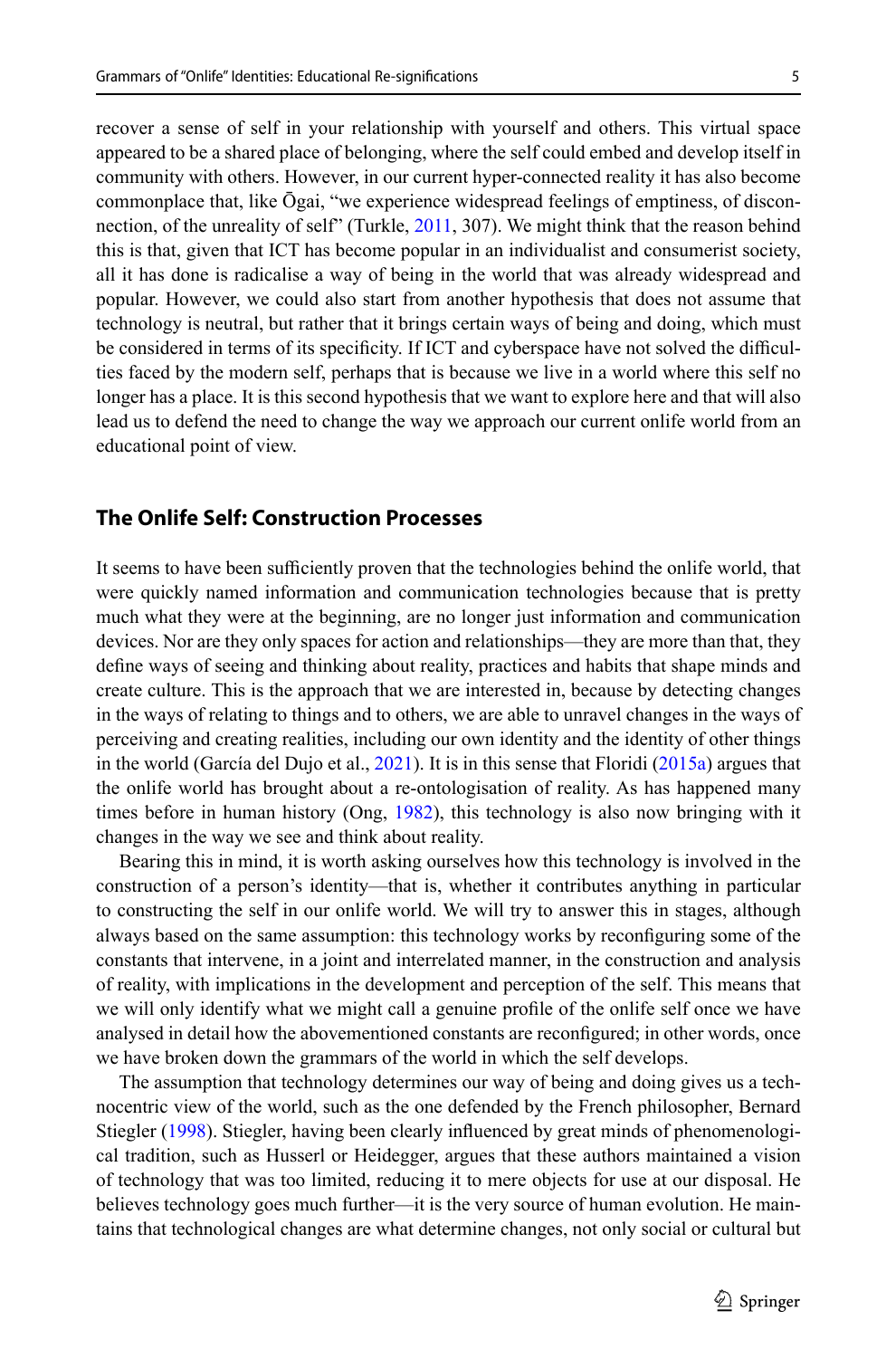also neurological, in a human species whose brain is adapting to an environment with which it is always interacting through technology. The tools and devices we use 'grammatise' the world we live in and that is why it is essential to know the language they establish if we do not want to find ourselves lost in the different possibilities they present us with. According to Stiegler ([2013,](#page-15-11) 32), "grammatisation describes all technical processes that enable behavioural fluxes or flows to be discrete (in mathematical sense) and hence, to be reproduced, meaning all those behavioural flows through which are expressed or imprinted the experiences of human beings (speaking, working, perceiving, interacting and so on)". That said, and this is extremely important for him, all technology is a *pharmaka*, a classical Greek term that refers to both poison and remedy. In other words, it has the potential to be more than one thing and, if we want to be able to decide which is the most suitable, we must first know its language.

In this way, the starting and at the same time supporting point of our approach has to be recognising the informational nature of digital technology. This informational nature has major consequences in the structure of personal identity, both in its construction and conceptualisation and in its meaning. Firstly, a self created entirely on the basis of information seems to be less consistent than the highly materialised and territorialised modern self (Gay, [1984](#page-14-5)). Secondly, individuality, one of the most prized characteristics of the modern self, is more exposed and susceptible to being replicated because, despite the numerous and diverse channels used, or precisely because of that, it is only sustained and supported through information, thus favouring processes to reproduce, identify and multiply identities (Yau & Reich, [2019](#page-16-1)). By definition, regardless of the origin, every self contains something of others that enables it to construct an 'us'. This action is greatly facilitated and amplified by the characteristics of a technology that is capable of carrying out tactical and strategic computations (algorithms of multiple and diverse interest) because there are many diverse variables that make it possible to classify and typify the human condition. This explains some of the phenomena and behaviours of our time, such as that of influencers—whether tiktokers, instagrammers o youtubers—, that Floridi generically called 'proxy culture' ([2015b](#page-14-10)). The individuality of the modern self gives way to a multiple typification process based on the dimensions of human action rather than human being.

As a result, the onlife self is presented surrounded by an easily eroded aura. This is due, firstly, to the apparent loss of consistency or, in other words, the increased malleability offered by the informational nature of the self. Secondly, it is the result of the tendency of every self to try to please others in some way when reshaping its appearance for them (Uski & Lampinen, [2014](#page-15-12)). This undoubtedly leads to the creation of new situations and opportunities for (re)shaping and developing the self that are only possible using this technology.

Implicit in our approach is the social nature of a technology that quickly knew to change its initial design and use from a mere tool for information in its various stages (creation, storage and dissemination) and for communication in the sense of sending or transferring information and instead offer it as a way to help personal interaction as a form of action with great social repercussions. The shift from mere tools and spaces for information to spaces for action, one of the prototypical forms of which is the social relationship as an interactivecommunicative practice, raises two very interesting points. Firstly, it is important to realise that the transition from one to the other is made possible and supported by essentially different technologies. What we mean by this is that in the digital world, it is technology that decides the type of activity that can be carried out. For example, an expression limited to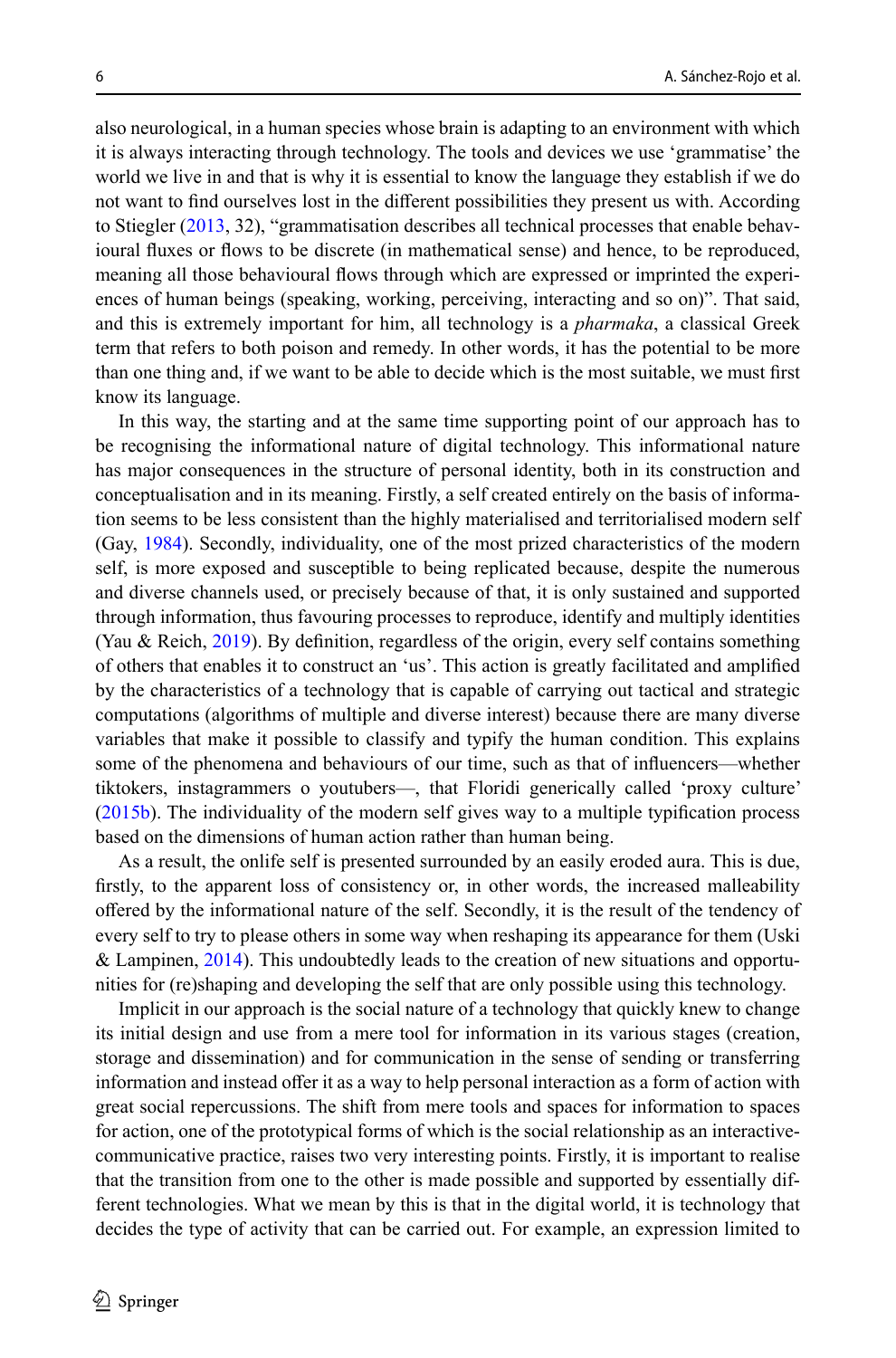a specific number of characters is different to one that is not and if a site has a wall with information that automatically follows on one after the other, that is different to the user having to voluntarily search the website if they want to access this information. These kinds of adjustments, although they may seem trivial, undoubtedly condition our way of seeing and thinking about the world, as well as our way of seeing and thinking about others and ourselves. As Langdon Winner ([1986\)](#page-16-2) demonstrated years ago, technologies are intrinsically political. Remember the importance that literature has always given to the social self in the conception and configuration of personal identity, as well as, again, that from a historical perspective, technology has always been a catalyst for change in our ways of acting, being and thinking (Ong, [1982\)](#page-15-9). Secondly, the transition from spaces for information to spaces for action and interactive and relational communicative practices, that can be explained according to the specific technology used, allows and asks the subject for, at the same time as offering them, an ad hoc cognitive/affective appropriation framework for reality that includes the possibilities of this technology that configures space, time and the body (Turkle, [2011\)](#page-15-8).

The analysis of the behaviour and conceptual reconfiguration of these variables in the digital world that we are going to discuss below leads us to consider two other particularly interesting points in a section that aims to identify and describe the 'grammars' of constructing the onlife self. Firstly, the fact that for some time now we have been viewing the world, including ourselves and others, predominantly through a screen. Secondly, that the particular way in which these technologies work in situations that have this dual informational and relational character described above allows us to call them narrative technologies (De Fina & Perrino, [2017\)](#page-14-0).

The fact that we, and especially the younger generations, now predominantly learn about the world through a screen has already been highlighted as an essential aspect to be taken into account by some authors in the field of education (Vlieghe, [2019\)](#page-16-3). Observing the world primarily through a screen has a specific impact on all areas of life by affecting the very nature of reality. It reconfigures our experience of time, extending *ad libitum* from a presentist point of view, a certain sense of immanence and immediacy that makes us see everything that appears on screen as reality (McIntyre, [2018\)](#page-15-13). If we also consider the capacity and speed of this technology to present huge amounts of information through multiple channels, we can perceive the cognitive-affective state and behaviour of the subject in these open-ended scenarios and moments. This causes an accumulation of images that jump from memory to expectation without any order or reference in time. The ahistorical and nonlinear nature (Flusser, [2007](#page-14-11)) of this onlife world sustained by a constant flow of information that is filtered according to algorithms based on personal interests, hinders a critical and comprehensive analysis of this information. This creates a pompous and egotistical self, a self that is enclosed in its own bubble with only one centre and point of reference. That is precisely the reason why we constantly see interactions confirming each other's thoughts but rarely conversations with different points of view that influence each other and are truly inspiring (Turkle, [2015](#page-15-14)).

However, this may not be because the structure of onlife reality condemns us to an eternal present without history, but because the traditional way of approaching history no longer works. Oliveiro ([2019\)](#page-15-15) shows us that screens can indeed make us connect with history. Cyberspace today allows us to bring original copies of the great works of humanity into the present and to get to know them, establishing links between different presents, which suits a world that makes it difficult to look back to the past, but that can be open to discovering it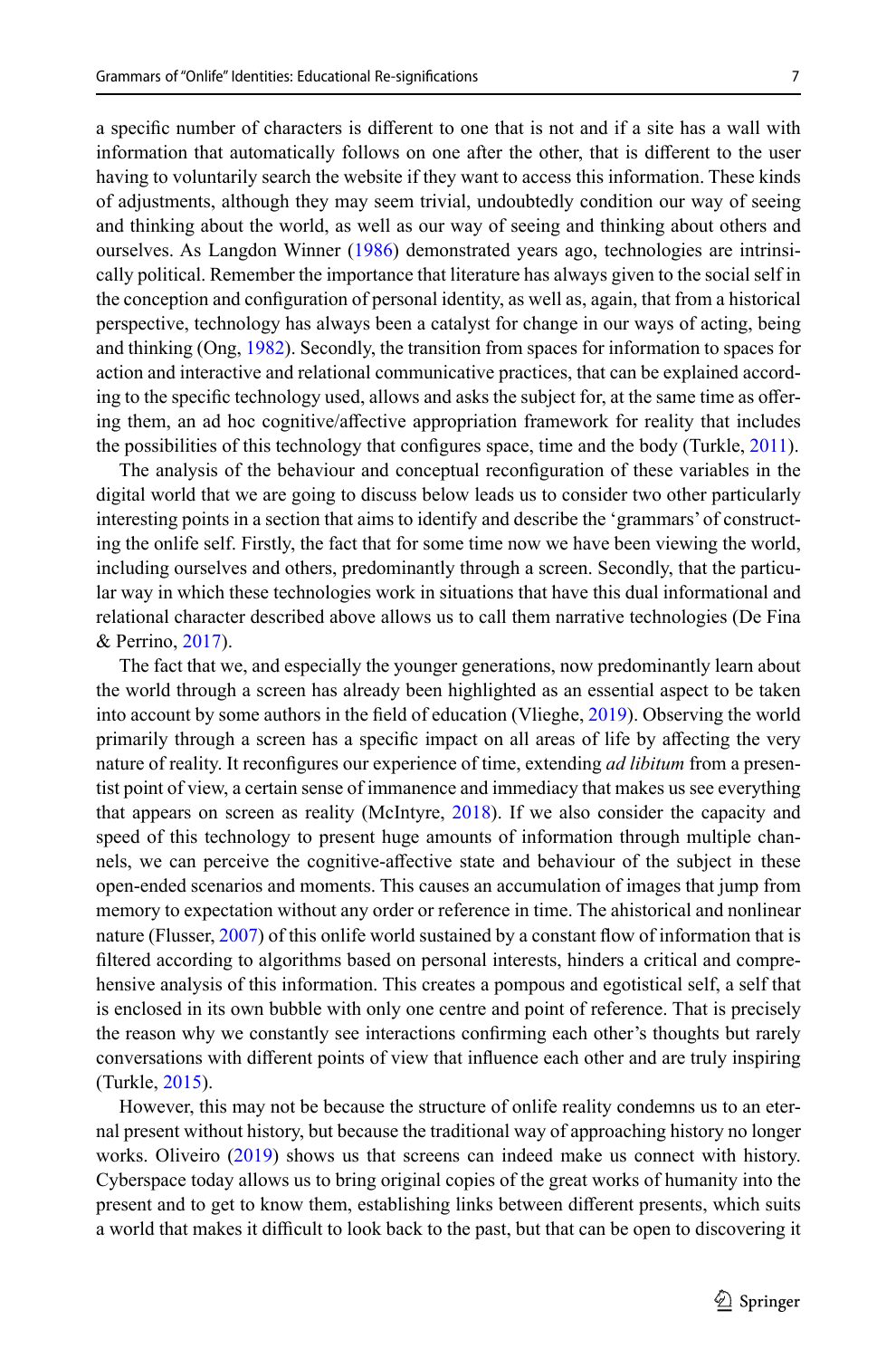if it is made relevant. In a world in which we are moved by constant interaction and flows of information, if we want to establish a relationship with history, it must be by making it appear to be something that concerns us today. This allows the subject to come out of themselves under the parameters of the world in which they are growing and developing.

The change to the virtual environments of another of the variables we mentioned earlier, space, has also strong repercussions on the processes of (re)constructing the onlife self. We know that cyberspace is spatial, in the sense that users have a sense and notion of space at all times. However, it cannot always be said to constitute a place (García del Dujo, [2009](#page-14-12)). Casey [\(1993](#page-14-13): 38) wrote years ago that "in the modern era we have accepted and incorporated space and time in their objectivity and (in)difference. […] We calculate, and move at rapid speeds, in time and space. But we do not live in these abstract parameters, instead, we are displaced in them and by them". However much modern rational thinking may have exacerbated the measurement of human time and space and separated them from their qualitative content, when it came to living in the world, what mattered was beyond calculation and measurement. According to this author, human spaces are configured according to certain rituals and traditions, leading to the establishment of very specific relationships with the world and with each other. These relationships, in turn, give our experience of time a specific content so that, although time can be divided into hours, minutes and seconds, not all of these time periods, despite measuring the same, are experienced in the same way. Space is measured, we travel through space. Place, on the other hand, cannot be measured, we do not travel through place but live in it.

However, as Marc Augé showed in the late 1990 s, ideals of productivity and efficiency in all areas of our lives had led to the conversion of many former places into mere spaces. According to him, "if a place can be defined as relational, historical and concerned with identity, then a space which cannot be defined as relational, or historical, or concerned with identity will be a non-place" (Augé, 1995: 77). Factories, motorways, airports, hotels, etc. had been built without any connection to the context or the people spending time there. Traditionally, moving around meant changing places. For some time now, it has been possible to travel all over the globe multiple times and not experience a sense of place in any of them. This feeling basically means that "to be *here in* this room—to be «herein»—is not only not to be in the room down the hall or in a room in the next building. It is to be somewhere in particular" (Casey, [1993](#page-14-13): 23). For some time now, although it is becoming more and more noticeable, it has been possible to occupy spaces that could be qualified as non-places spaces that could be anywhere but end up being the definition of nowhere.

This gradual expansion of non-places can be seen in the same way in cyberspace since, although virtual, it behaves in the same manner. At the start, websites had certain quirks that made them special. Similarly, the first platforms for self-expression on the internet would make it possible for them to be inhabited in a very personal way. In other words, to be transformed into places. However, over time, the same ideals of efficiency and productivity that have gradually eradicated physical places have also made virtual places obsolete. An example of this trend is the shift from blogs to social networks as a place for self-expression. Blogs were spaces that gave users a great deal of freedom when they wanted to configure them. Users could decide how to order their entries, what length to make them, whether or not to include images, the type of font and colour other people would see, and so on. Bloggers configured the space in such a personal way that it defined a specific way of relating with the world, as well as determining a degree of temporality. There is a growing trend in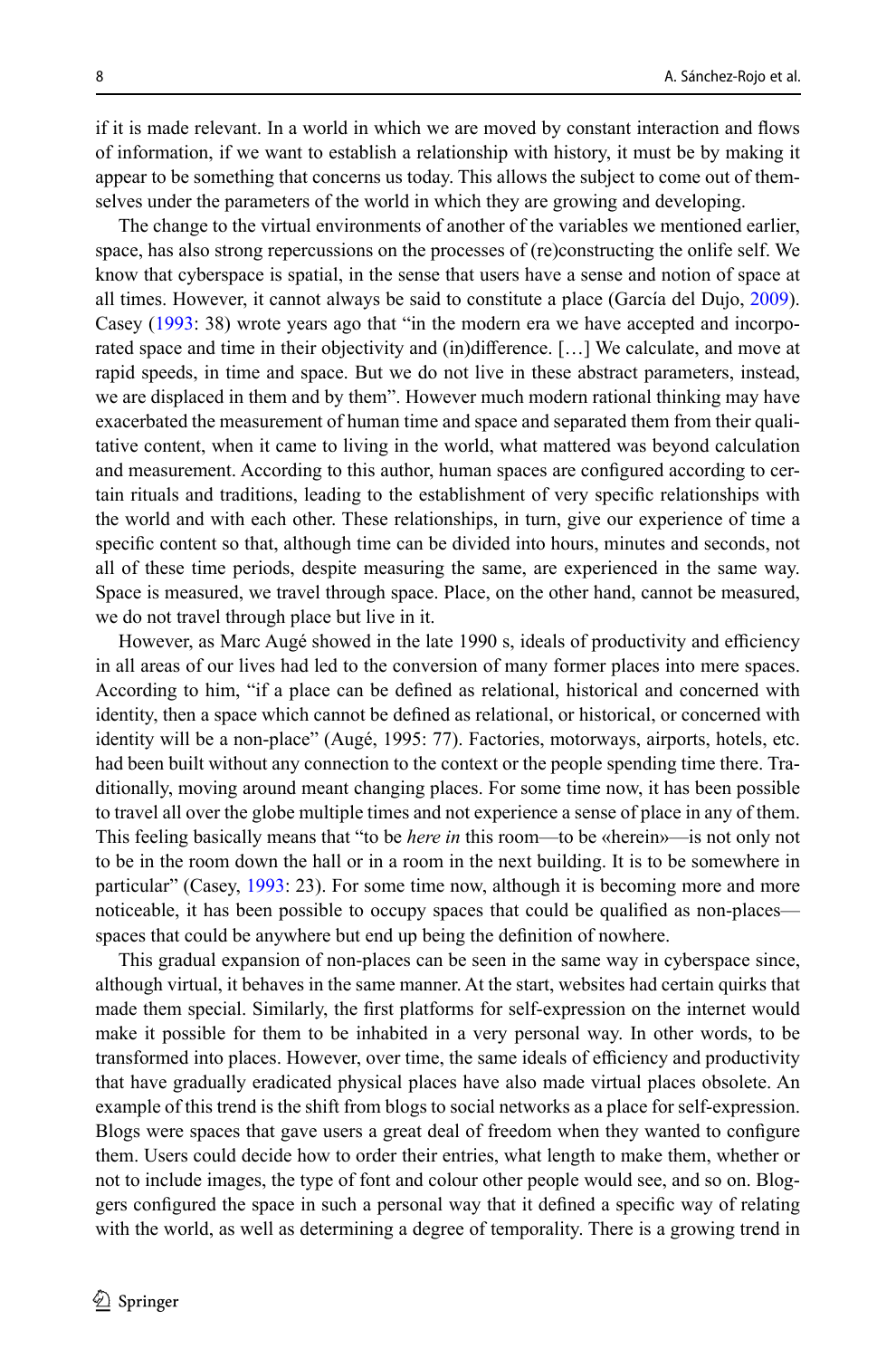social media, however, to give users much less freedom of action. They define the format of the entries, the number of characters, the length of the videos, etc. They define everything, meaning that there is very little difference between profiles. The type of relationship with the world and the experience of time they create is identical. Even though the content of each post is different, the fact that they are all seen through the same lens gives the space an element of singularity. Blogs can be places but Twitter, Facebook or Instagram profiles are clearly not.

Thus, although the sense of space in some cyberspace environments is progressively transforming into other experiential-conceptual constructs that end up coinciding with the meaning of place or inhabited space, this is becoming less and less common. If this transformation does happen, it does so based on two variables. Firstly, the type of activity that is taking place and secondly, the technology used. It is what users do on the sites and the way in which the activity they request is carried out on them that manages not only to generate a sense of space but also to transform some spaces into places. Moreover, it is the technology itself, in its original configuration, that makes it possible to enable and/or facilitate the creation of virtual places and not just spaces.

It is now clearer why we spoke of these digital technologies earlier as narrative technologies. They create, order and provide tales, stories and narratives that slowly (re)shape the self. They are social and auto-biographical artefacts (Floridi, [2014](#page-14-14)). They define us and open the gates to platforms that allow us to be ourselves. Our behaviour in cyberspace clearly influences our behaviour outside it (Turkle, [2011](#page-15-8); [2015](#page-15-14)), as our digital life infiltrates our entire reality to make it an onlife space. This, as we mentioned above, happens by way of a language with two clear components. Firstly, a technological component that forms the support or syntax allowing the construction of the self, while at the same time conditioning it. What makes this component interesting is not so much its architecture, in the sense of the final design technique, but the structure itself or the way in which it orders, provides and constructs reality. Secondly, there is the semantic component that is based on the emotionality of everything related to identity. This component is not so much about being as it is about feeling, which is much more profound. The onlife reality does not only concern the social and public sphere but also the more personal and private sphere. This reality defines how we interact with the world but also how we bond with it, which is even more important. That is how the onlife self is constructed and reconstructed, based on multivariate information components, often juxtaposed rather than integrated, more emotional than non-emotional, more narrative than logical-discursive, as well as capable of branching out in multiple directions.

Although onlife reality could be otherwise due to the configuration of every technology as *pharmaka*, we have seen how it places us in a time characterised by being excessively presentist and ahistorical. We have then described the type of spaces that are configured within it. These tend to be non-places rather than places, fitting perfectly with a temporality that does not become fixed. However, although time and space have a direct effect on the development of the self, we have yet to analyse the configuration of the material underpinning it. There is no subject without a body. Consequently, discussing the effects of onlife reality on the configuration of bodies is essential.

In the onlife world, the body also undergoes a process of virtualisation parallel to that of the space-time dimensions, insofar as the body is composed of matter and an analogue reality affected by the dynamic of these dimensions. Thus, bodies can come to experience in this world the same sense of evanescence and timelessness that is caused by the reconfiguration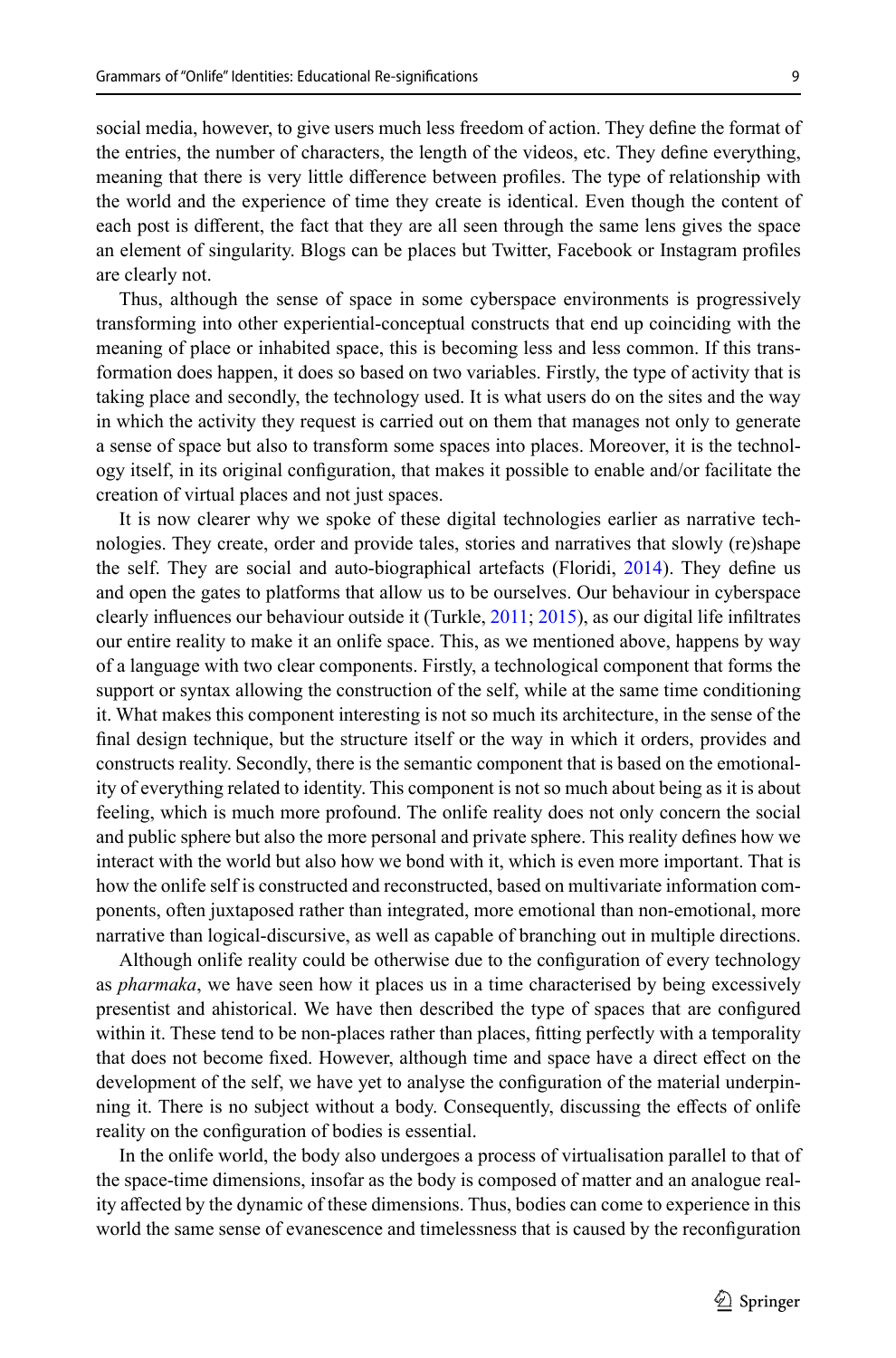of the space-time variables analysed above. In a way, space and time are constituent variables of the physical self, meaning that it is affected to the same extent and in the same way as these variables are restructured. However, it is the body that is in charge of restructuring the situation in the process of returning to the apparently analogue reality and the ease and speed with which it does so is striking. It is precisely this non-traumatic transition between space and cyberspace that the term 'onlife' alludes to. It is not traumatic because the border has been removed.

The way in which bodies function could be compared to the embedding, disembedding and re-embedding mechanisms that Anthony Giddens ([1986;](#page-14-15) [1991\)](#page-14-16) used to understand the modern world. He interprets the arrival and development of the modern world according to the displacement between space and time that causes social activity to play out according to a series of disembedding processes and mechanisms that are, in turn, followed by similar reembedding processes and mechanisms. The disembedding mechanisms detach social relationships from their local interaction contexts and re-structure them in indefinite space-time intervals. In turn, the re-embedding mechanisms require the reappropriation or provision of unlinked social relations in order to connect them to local time and place conditions, even if only partially and temporarily. For example, it is Modernity that brings the need for the self to look to itself for moral guidance, independent of tradition and its context. However, in practice, even if moral guidance is separated from the context, it must be negotiated with in order for it to be truly applicable, as the self never stops growing in any given context. Thus, it is essential to re-embed. Not doing so causes conflict and trauma, making the world an uninhabitable space.

Digital spaces would become and function as mechanisms for disembedding social activity, supported by re-aligning time and space with the help of technology. They also, as disembedding systems, require, create and have re-embedding methods, carried out by the numerous and multimodal models used in digital spaces to produce sites, activities and places close to and familiar to the self, where the body was once immersed. In the same way that this enables us in the field of education to find a satisfactory explanation for why so-called 'blended learning' (a combination of face-to-face and online classes) is currently becoming more dominant than online learning alone, it also enables us to find an explanation for the construction of an onlife identity. Just like virtual classrooms, when seen as disembedding mechanisms, require reliability or trust that goes beyond a mere cognitive understanding or mastery of the processes and knowledge they are based on, since they are connected to the transformation and recombination of time and space, the digital spaces involved in constructing the self require us to move beyond the digital literacy stage we currently find ourselves in. The relationship we have with the world and others in the re-embedding process is never created under the same conditions as it was before it was disembedded. Believing that we can face a fully digitalised world under the parameters of an analogue world is a mistake. Yet it is a mistake that we keep making in the field of education. We believe that knowing how to use digital technologies as tools is enough, without fully realising that they are not and never have been just tools (Sánchez-Rojo & Martín-Lucas, [2021](#page-15-16)). Onlife space and time, as well as its effect on our bodies, does not allow the self to develop under the old parameters.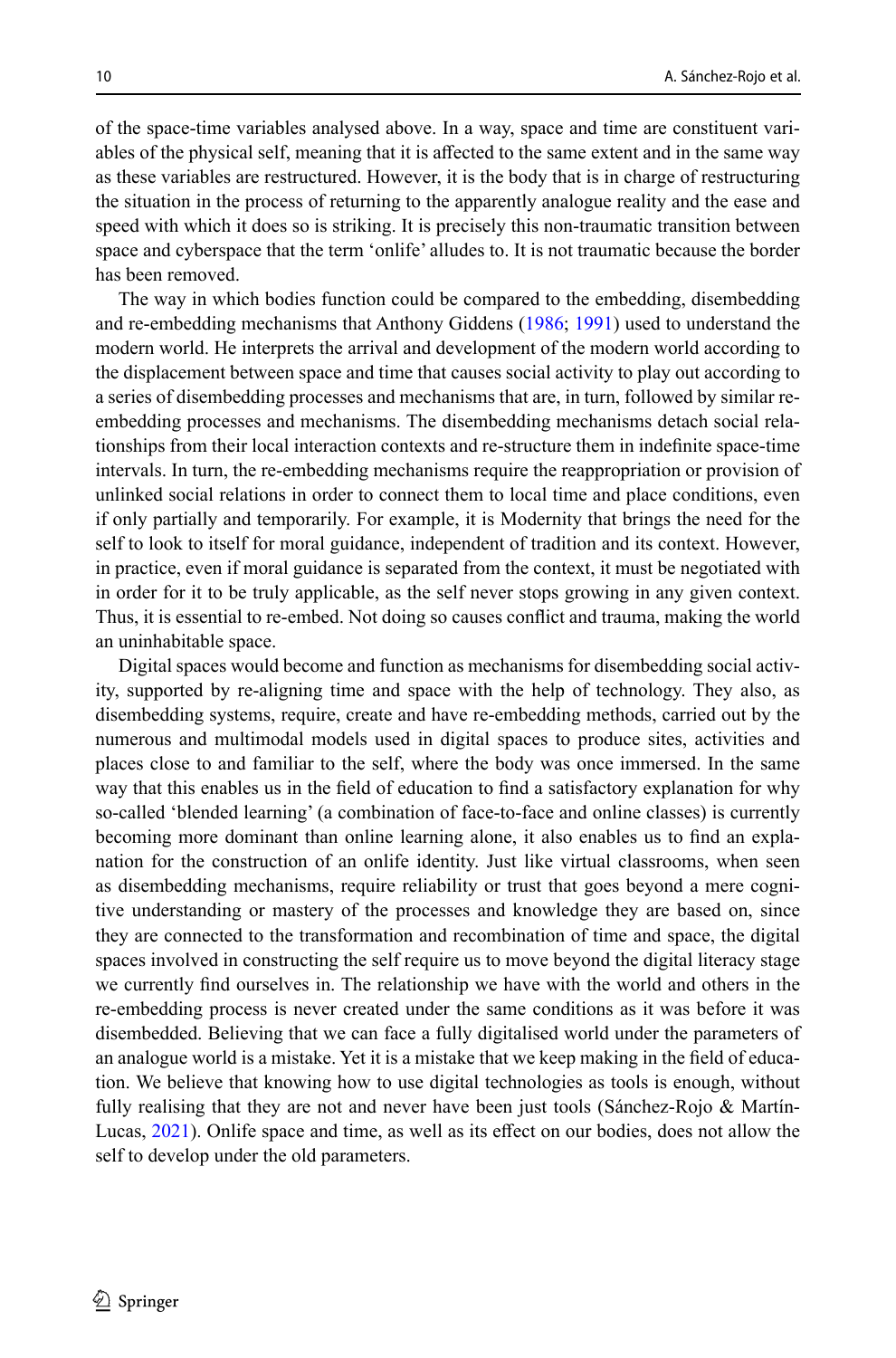# **Giving New Educational Meanings to the Development of the Onlife Self**

How can this reality we have just described be addressed in the field of education? We are faced with two routes. On the one hand, we can adopt what would be the attitude of critical pedagogy—a pedagogical line of thinking that sees education fundamentally as a means of political and social improvement (Giroux, [2020\)](#page-15-17). This way, we would highlight the pros and cons, advantages and disadvantages, risks and limitations that digital technologies have on the construction and development of the self. This would provide us with the necessary basis for developing procedural and best practice guidelines for preventing misuse and abuse. On the other hand, there is a second route that, in line with the approach of Hodgson, Vlieghe and Zamojski [\(2017](#page-15-18); [2020](#page-15-19)), could be said to be based on a post-critical attitude. According to these authors, post-critical pedagogy, unlike critical pedagogy, is not particularly concerned with education as a means of facilitating a better social reality in the future. Instead, it focusses on the present and the strictly educational possibilities that it offers. Although this second route is less trodden, from an educational perspective it is the most appropriate. That is because, rather than imposing ways of being and how to be when faced with a new reality, it allows us to extract what is or is not educational in said reality without having to force it. This type of pedagogical approach, unlike the other, enables us to extract the educational elements of developing the self in an onlife world.

It is true that the first path is the easiest and most commonly studied within the academic field of education (Stephansen & Treré, [2020](#page-15-20); Van Laar et al., [2017](#page-15-21)). The fact that it is easier is because the starting point is an ideal world with a given best and worst case scenario. This route has a point of comparison. It has an implicit look at the modern self, whose consistency and coherence would have been challenged by today's digital technologies. Starting from the ideal of a single, coherent and consistent self, this path leads us to reroute activities, processes and curricula in an attempt to preserve and retain the features of the modern self that have traditionally been considered valuable. In a way, it aims for continuity of the self, whether individual or social, accepting that a certain amount of recycling is needed in the use of a technology that can provide us with increased cognitive and emotional possibilities that are essential for the world we live in. It is this recycling that has given rise to expressions such as 'digital literacy' or 'digital skills'. However, following good and bad practice guidelines or learning mainly technical skills that make us digitally competent or literate does not allow the educational potential of the onlife world to be revealed. Instead, what we do is try to force it to produce benefits from the perspective of a previous reality that it does not know, so it ends up being reduced and undervalued. That is why we, based on the viewpoint that the digital technology around us can create world and culture, believe that it is more worthwhile to choose the second path, one that is much less explored but much more interesting, as we have said, from a strictly pedagogical perspective.

As has already been indicated, in an onlife world the internet is not only a space where one can find information, connect with others or express, in one way or another, our individuality; it is also a place where one decides what is and is not socially relevant and how one should express oneself, to the extent that it defines both the forms and contents governing the actions in life that are not, in principle, mediated through digital technologies. This means that those who, for whatever reason, decide to disconnect, end up feeling lost in an offline world that no longer functions independently and separate from cyberspace reality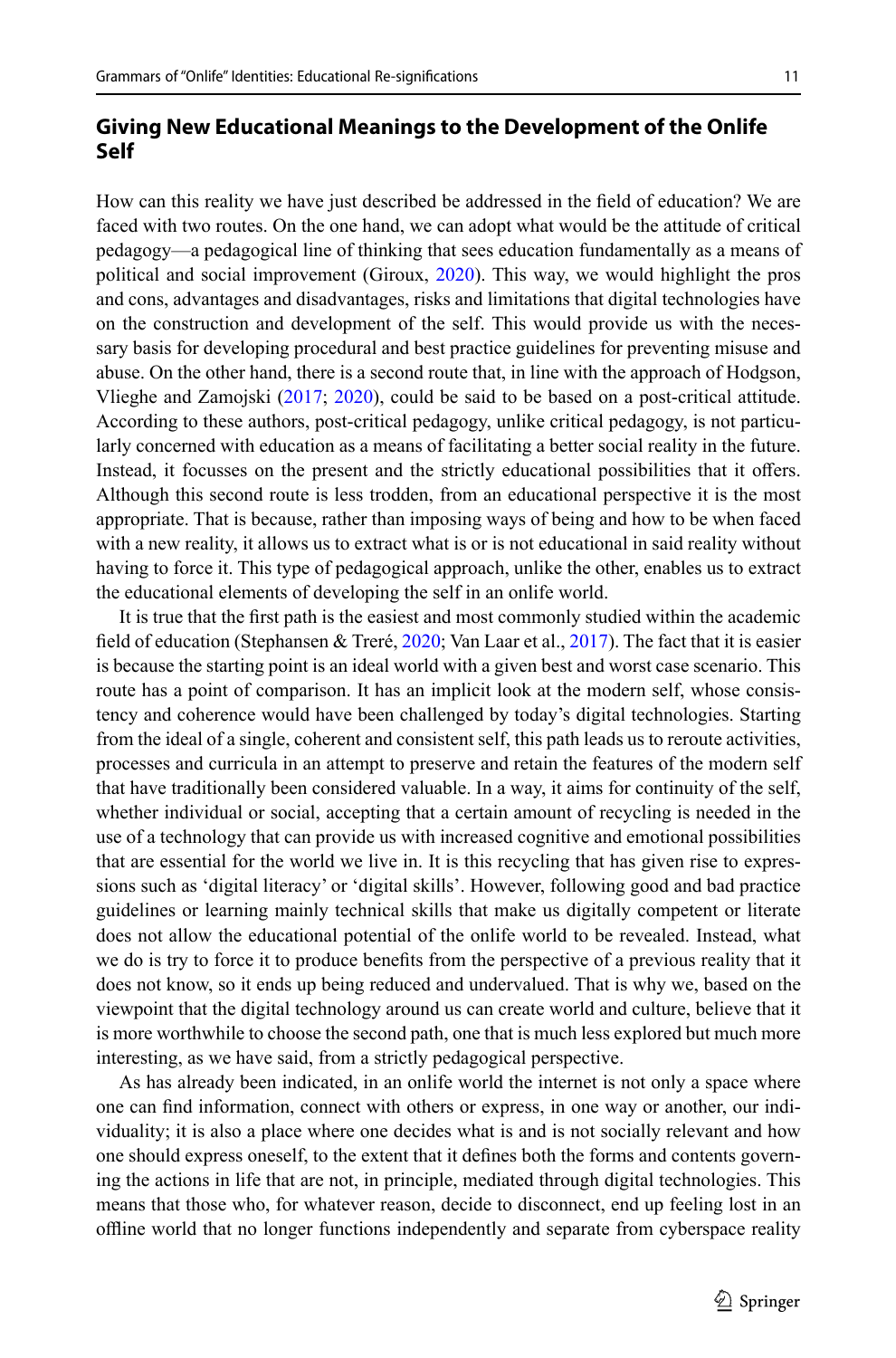(Portwood-Stacer, [2012](#page-15-22)). Conversations, ways of being and behaving, absolutely everything revolves around what happens online because it is the information that it provides that is increasingly shaping and managing our entire world.

It is true that this means, from the outset, that the forms and traits that can shape a person's identity are more heterogenous. However, it is also true that it has other implications that are not so positive, such as the constant tension that the self experiences while it is being configured due to the permanent visibility forced upon it in cyberspace (Yau & Reich, [2019](#page-16-1)). This tension tends to increase when the person moves through different places and contexts, even at the same time, leading to what has come to be known as 'context collapse' (Vitak,  $2012$ ). That is why it is important to highlight, from a pedagogical point of view, the educational potential of the internet as a multifaceted space that can help to construct a self that is aware of human plurality. However, we must also be aware of this pressure that can easily happen, teaching and learning to relativise and redirect our activities online. It would not be so much a question, therefore, of fixed, watertight prohibitions or limitations, as a critical pedagogy would propose, but of being aware and staying alert.

Young people, based on the ideas of the first line of thinking we mentioned, usually veer towards the importance of encouraging the construction of a consistent self, as this will need to form part of all aspects of their public life for the benefit of their personal identity. This identity must appear to be real, authentic and unique, i.e. neither invented nor false and, if possible, a fairly original character. As the internet is a space characterised by being highly transparent, it finds it difficult to tolerate anyone hiding information, being secretive or lying. So, the idea is to show yourself as you are. However, although a person may claim to be authentic, it seems that there are also some unwritten rules that prevent this from being true (Uski & Lampinen, [2014](#page-15-12)), so the internet ends up showing an ideal, desired but ultimately unreal self that is also displayed to the offline world. As a result, this onlife life can not only cause identity crises because of not being able to achieve this ideal self (Elias & Gill, [2018\)](#page-14-17), but also makes it impossible to build intimate relationships with others (Forbes, [2017\)](#page-14-18). This is another example of how onlife reality tends to be forced to produce a self that, due to the way it is configured, it cannot produce, thus having a negative effect on individuals.

The onlife world has produced a new configuration and relationship between public and private spheres and domains in the construction of the self, a new space where the public activates and catalyses the private, where the private finds what it needs and who it needs for its construction and development—another place where the self finds the exact people it inevitably needs in order to construct itself freely and independently. This is possible due to a new 'materiality' that blurs the lines or boundaries when beginning and developing the construction of the self. We can no longer ignore the fact that today's technology offers the possibility of constructing new realities (networked individualism) and new biases (network subjectivation processes), with de-re-territorialising repercussions that can shape and develop identity in an ecology unique to an onlife world and life (Zahn, [2019](#page-16-4)).

The characteristics of this technology make it possible for one subject to have multiple identities or construct/manipulate identities ad hoc depending on both individual and collective interests, as well as for some pathological aspects involved to be involved in shaping a person's identity (D'Arienzo, Boursier & Griffiths, [2019](#page-14-19)). However, they also pave the way for people to construct a large, wide-ranging identity (Azuma, [2009\)](#page-14-20). An identity that is varied and rich, despite suffering from momentary inconsistencies and gaps. It is the risk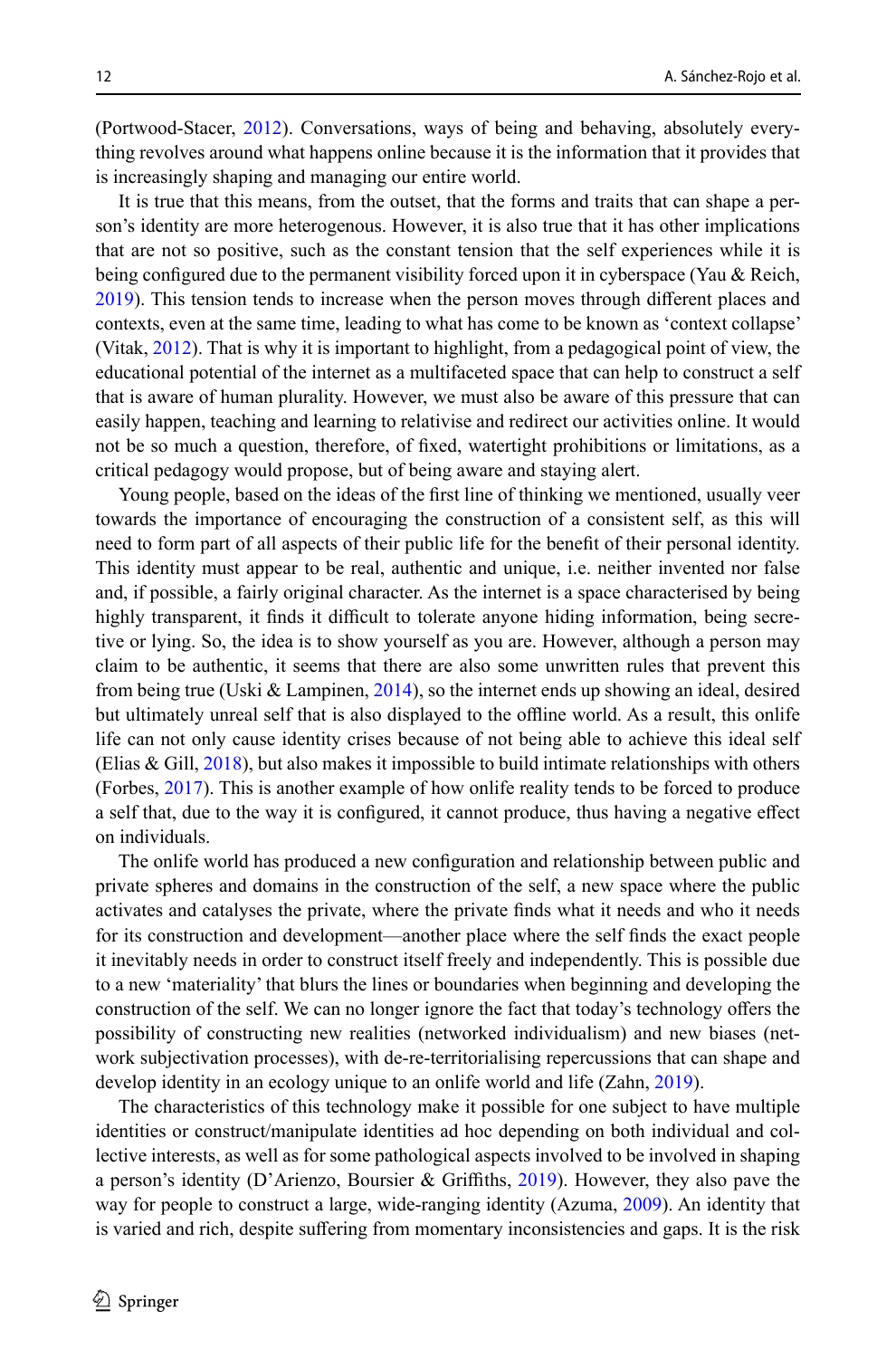we run, the greater it becomes the more precarious our understanding is of the potential of a technology that has been calling for some time now for teaching to be redirected in the context of a post-digital culture of our time. The field of education has focussed more on moulding it than studying it and that is a big mistake.

Breaking down, from a pedagogical perspective, the grammars of the onlife world for the construction of the self requires extracting the educational elements of this way of life. Its plurality, the opportunities it offers to experiment, negotiate and participate in the construction of social reality should be promoted. However, context collapse, the demand for constant exposure and rigid nature of social media and platforms of expression should also be taken into account. It would not so much be a question, from a post-critical educational point of view, of managing use according to social, political or personal objectives, but putting education at the centre and utilising onlife reality on this basis. Thus, perhaps, rather than focussing on developing people's digital skills, we as teachers should focus on analysing the pedagogical potential of these tools and encourage or discourage their use accordingly. Designing tools is not a trivial thing, it is essential (Case,  $2016$ ), and we are making a big mistake if we focus on their efficiency and functionality instead of their intrinsic pedagogical nature.

However, we must be careful when looking at these technologies from a pedagogical point of view, as they are emerging in an educational environment that has its own devices and techniques. Some authors such as Masschelein and Simons ([2013](#page-15-24)) have tried to define the grammars of school based on its origins in Ancient Greece. However, these grammars must now be connected with those of the onlife world and this, as we can see in the work, *Taking Care of Youth and the Generations*, in which Stiegler [\(2010](#page-15-25)) tries to do this, is extremely difficult. And that is precisely because in among the mixture of grammars, we can be contaminated by the parameters of worlds that are no longer our own. This is what happens to Stiegler, as Vlieghe points out ([2011;](#page-16-5) [2014](#page-16-6); [2018\)](#page-16-7) in multiple works. In order to protect new generations from the damaging human use that an incursion into the onlife world guided by bodies such as the entertainment industry can bring about, Stiegler [\(2010](#page-15-25)) sees education as a brake, assigning it the role of perpetuating a cultural heritage that according to him seems bound to be perpetuated. However, it is problematic "to claim simultaneously that our constitution as subjects is dependent upon contingent technological conditions and that education should consist in preserving an existing frame of reference across the changing of generations" (Vlieghe, [2014](#page-16-6): 534). In our view, this is due to an attempt to merge two grammars by trying to combine them as though they were separate elements, instead of observing how old and new devices cannot but merge into one sole grammar. It is not a question of forgetting that education has certain principles that define it, or of forgetting devices such as schools that emerged long before our onlife reality, but of defining and applying them based on current parameters. It is the task of educators to do this, and we already have specific examples, such as that of a teacher who managed to transform a Massive Open Online Course (MOOC) from space for individual learning to a space for collective study (Vansieleghem, [2019\)](#page-15-26), or a poetry teacher who, by composing a poem through smileys, managed to get his students to experience the ontological power of a poem (Koopal & Vlieghe, [2021\)](#page-15-27).

This approach does not, therefore, respond to the demands made by the profile of certain people, such as the "digital natives" that Prensky ([2001](#page-15-28)) thought he had identified, but to a "greater continuity between teens' online and offline worlds" (Boyd, [2014](#page-14-22): 38). The emer-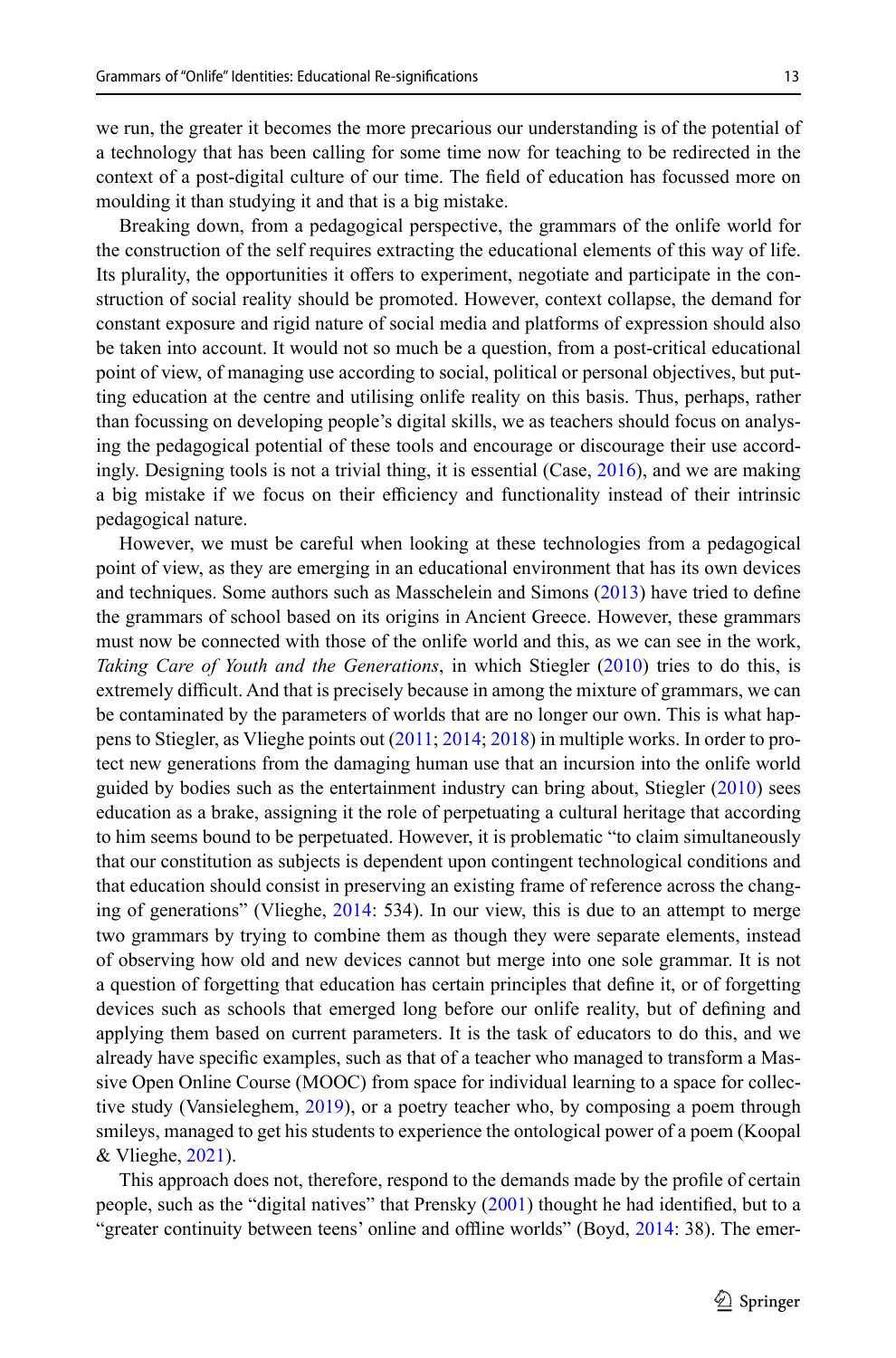gence of social practices that belong to both worlds, the creation of environments for digital mediation, coexistence and action that affect each and every level of everybody's daily life, must be understood according to strictly educational as well as onlife parameters. We therefore need to develop a pedagogy that goes beyond the instrumentalisation of education to reach the anthropological roots of education. A pedagogy that goes beyond a knowledge of technological languages, how to create and send messages, better and increasingly diverse uses, technology consumption, didactic productions and programmes linked to technology. A pedagogy built from the independence of the individual, from their responsibility and capacity to self-regulate and, above all, from their ability to adapt to the social space-time of cyberspace. A pedagogy in line with a humanism of belonging to the digital world and neither dominating it—as is obvious—or depending on it—as in this case—but of belonging, and not becoming entangled, to a new environment that the subjects already live in. An *onlife world*.

#### **Conclusions**

In this article, we have shown that education must understand technology to be a culture and, consequently, not so much a method of accessing a different social reality but the reality in which we live, in which we have to focus and see the real possibilities it offers from an educational point of view. We have shown how the development of the onlife self acquires meaning from the co-narrative understood to be a dynamic of social exchange of meanings and life experiences between the individual and their interwoven digital and real-life world. The onlife self is noticeably dialogical, with an individuality that is formed almost exclusively through others. It is defined by contact and context. It is practically impossible to run away from this and undoubtedly, from an educational point of view, it has its risks. Yet there is no point in trying to solve them based on a logic that no longer fits the way in which the world is structured. Onlife educational risks must be addressed with onlife educational strategies and tools.

It will not be difficult to continue finding educational approaches in the coming years based on critical pedagogy, anchored visions of the self that are typical of Modernity. It is not easy to escape from education understood from an exclusively normative perspective that aims for social improvement and optimisation of the subject, when in recent years this has been the dominant trend (Merieu, [2022\)](#page-15-29). And it will take some time to understand that pedagogy should do more than issue good practice guidelines on the right and wrong ways of using technology. We must overcome pedagogical pessimism, educational resentment and move on to an inspiring education based on basic concepts such as trust, experience, and responsibility. To do this, we need to know the grammars of the onlife world we live in and to identify the principles that define education within them. As we have seen, the onlife self is capable of re-embedding itself in history, as well as embedding itself in cyberspace and turning parts of it into places. It is possible to train its attention, experience otherness and create communities. It is simply a case of observing the world, understanding the technology that defines it, bearing in mind its *pharmaka* nature and learning to move within it in a less damaging and more human way. Although what we do with it is important, we must first consider where its design leads us and what possibilities we have to make it into something that can be taught. That is the way to build an onlife world worth experiencing.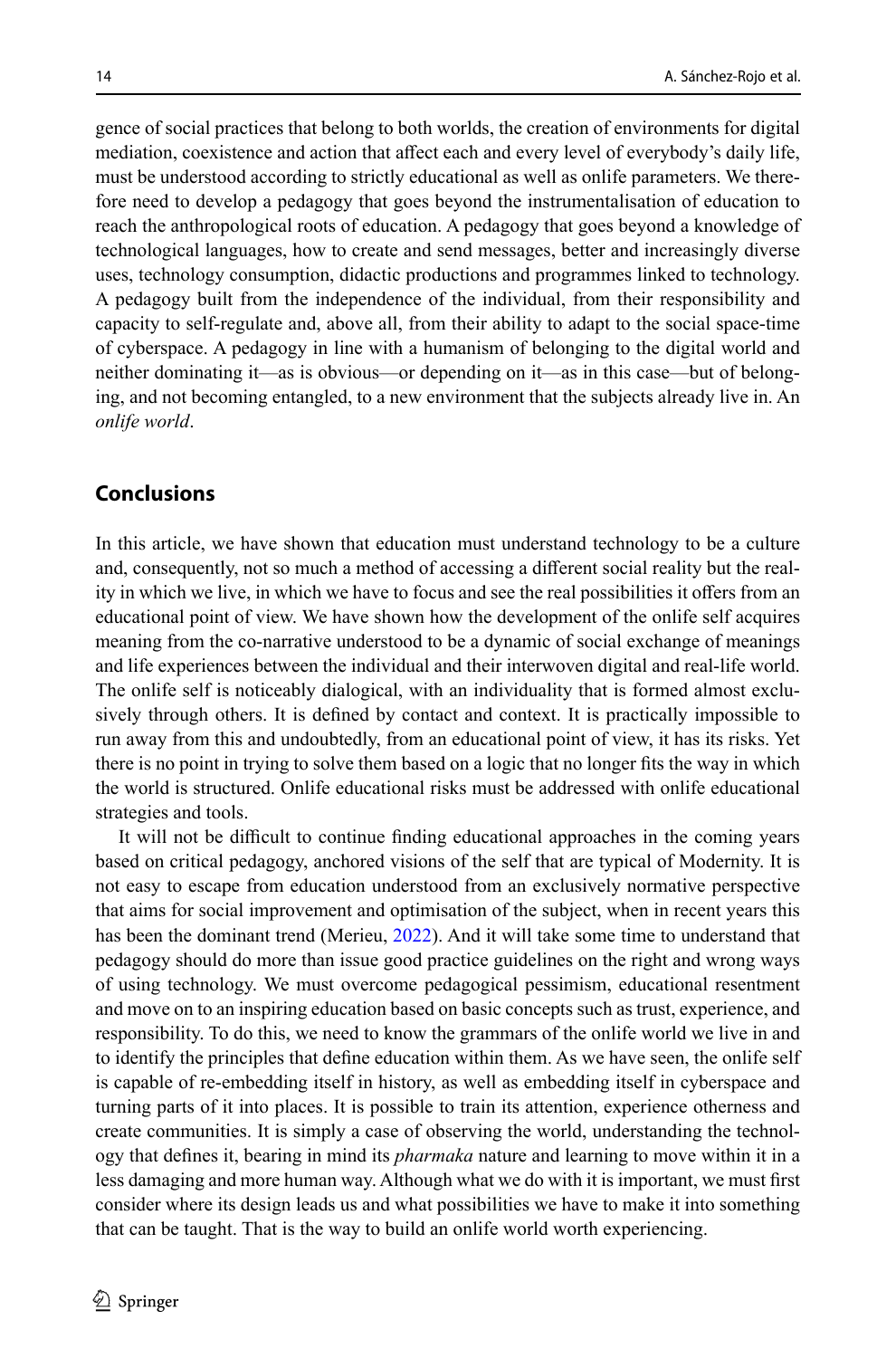**Funding** This work is framed within the development of two Spanish national research projects: 1) "Hyperconnected identity of young people and their perception of time in digital leisure". Spain's Ministry of Science, Innovation and Universities (ref. PGC2018-097884-B-I00); 2) "Digital identities in hyperconnected young people: challenges facing the family, social and learning context". Regional Government of Castilla y León (ref. SA038G19)". Open Access funding provided thanks to the CRUE-CSIC agreement with Springer Nature.

**Open Access** This article is licensed under a Creative Commons Attribution 4.0 International License, which permits use, sharing, adaptation, distribution and reproduction in any medium or format, as long as you give appropriate credit to the original author(s) and the source, provide a link to the Creative Commons licence, and indicate if changes were made. The images or other third party material in this article are included in the article's Creative Commons licence, unless indicated otherwise in a credit line to the material. If material is not included in the article's Creative Commons licence and your intended use is not permitted by statutory regulation or exceeds the permitted use, you will need to obtain permission directly from the copyright holder. To view a copy of this licence, visit <http://creativecommons.org/licenses/by/4.0/>.

### **References**

<span id="page-14-6"></span>Arendt, Hannah. 1998. *The Human Condition*. Chicago: The University of Chicago Press.

- <span id="page-14-20"></span><span id="page-14-7"></span>Azuma, Hiroki. 2009. *Otaku: Japan´s Database Animals*. Minneapolis: The University of Minnesota Press. Bauman, Zygmunt. 2000. *Liquid Modernity*. Cambridge: Polity Press.
- <span id="page-14-22"></span>Boyd, Danah. 2014. *It's Complicated: The Social Lives of Networked Teens*. New Haven and London: Yale University Press.
- <span id="page-14-21"></span>Case, Amber. 2016. *Calm Technology: Principles and atterns for Non-Intrusive Design*. Sebastopol: O'Reilly Media.
- <span id="page-14-13"></span>Casey, Edward S. 1993. *Getting Back into Place: Toward a Renewed Understanding of the Place-World*. Bloomington: Indiana University Press.
- <span id="page-14-19"></span>D'Arienzo, Maria, Valentina Chiara, Boursier, and Mark D. Griffiths. 2019. Addiction to Social Media and Attachment Styles: A Systematic Literature Review. *International Journal of Mental Health Addiction* 17: 1094–1118. [https://doi.org/10.1007/s11469-019-00082-5](http://dx.doi.org/10.1007/s11469-019-00082-5).
- <span id="page-14-8"></span>Debord, Guy. 1994. *The Society of the Spectacle*. New York: Zone Books.
- <span id="page-14-0"></span>De Fina, Anna, and Sabina Perrino. 2017. Storytelling in the digital world: New Challenges. *Narrative Inquiry* 27 (2): 209–216. [https://doi.org/10.1075/ni.27.2](http://dx.doi.org/10.1075/ni.27.2).
- <span id="page-14-2"></span>Descartes, René. 1998. *Meditations and Other Metaphysical Writings*. London: Penguin Books.
- <span id="page-14-17"></span>Elias, Ana Sofia, and Rosalind Gill. 2018. Beauty surveillance: The digital self-monitoring cultures of neoliberalism. *European Journal of Cultural Studies* 21 (1): 59–77. [https://doi.org/10.1177/1367549417705604](http://dx.doi.org/10.1177/1367549417705604).
- <span id="page-14-14"></span>Floridi, Luciano. 2014. *The 4th revolution: How the Infosphere is Reshaping Human Reality*. Oxford: Oxford University Press.
- <span id="page-14-1"></span>Floridi, Luciano. 2015a. *The Onlife Manifesto*. New York: Springer.
- <span id="page-14-10"></span>Floridi, Luciano. 2015b. A Proxy Culture. *Philosophy & Technology* 28: 487–490. [https://doi.org/10.1007/](http://dx.doi.org/10.1007/s13347-015-0209-8) [s13347-015-0209-8](http://dx.doi.org/10.1007/s13347-015-0209-8).
- <span id="page-14-11"></span>Flusser, Vilém. 2007. *Crisis of Linearity. Bootprint* 1 (1): 19–21.
- <span id="page-14-18"></span>Forbes, Cameron. 2017. Authentic friendship in the age of social media. *Pacífica* 29 (2): 161–174. [https://doi.](http://dx.doi.org/10.1177/1030570X17715283) [org/10.1177/1030570X17715283.](http://dx.doi.org/10.1177/1030570X17715283)
- <span id="page-14-3"></span>Foucault, Michel. 1995. *Discipline and Punish: The Birth of The Prison*. New York: Vintage Books.
- <span id="page-14-12"></span>García del Dujo, Ángel. 2009. Análisis del espacio en los entornos virtuales de formación. *Teoría de la Educación* 21(1):103–128. [https://doi.org/10.14201/3157](http://dx.doi.org/10.14201/3157).
- <span id="page-14-9"></span>García del Dujo, Ángel; Vlieghe, Joris; Muñoz-Rodríguez, José Manuel and Martín-Lucas, Judith. 2021. Pensar la (teoría de la) educación, desde la tecnología de nuestro tiempo. *Teoría de la Educación* 33(2), 5–26. [https://doi.org/10.14201/teri.2021332](http://dx.doi.org/10.14201/teri.2021332).
- <span id="page-14-4"></span>García Morente, Manuel. 2011. *Ensayo sobre la vida privada*. Madrid: Encuentro.
- <span id="page-14-5"></span>Gay, Peter. 1984. *The bourgeois experience: Victoria to Freud vol 1. The Education of the Senses*. Oxford: Oxford University Press.
- <span id="page-14-15"></span>Giddens, Anthony. 1986. *The Constitution of Society: Outline of the Theory of Structuration*. Cambridge: Polity Press.
- <span id="page-14-16"></span>Giddens, Anthony. 1991. *The Consequences of Modernity*. Cambridge: Polity Press.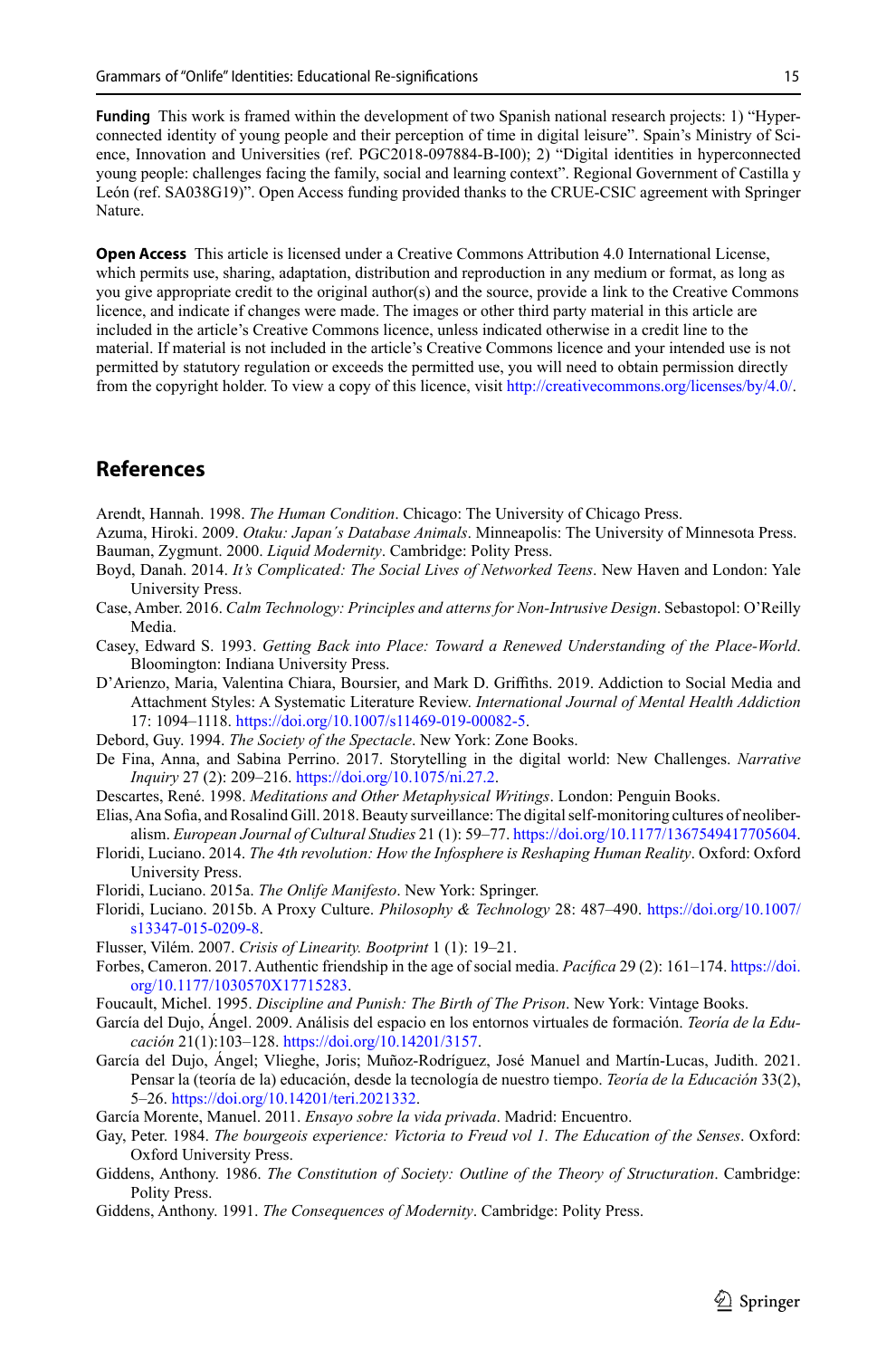- <span id="page-15-0"></span>Goriunova, Olga. 2019. The Digital Subject: People as Data as Persons. *Theory, Culture & Society* 36 (6): 125–145. [https://doi.org/10.1177/0263276419840409](http://dx.doi.org/10.1177/0263276419840409).
- <span id="page-15-17"></span>Giroux, Henry. 2020. *On Critical Pedagogy*. London: Bloomsbury Academic.
- <span id="page-15-18"></span>Hodgson, Naomi, Joris Vlieghe, and Piotr Zamojski. 2017. *Manifesto for a Post-Critical Pedagogy*. London: Punctum Books.
- <span id="page-15-19"></span>Hodgson, Naomi, Joris Vlieghe, and Piotr Zamojski. 2020. Manifestations of the post-critical: from shared principles to new pedagogical paths. *Teoría de la Educación* 32 (2): 13–23. [https://doi.org/10.14201/](http://dx.doi.org/10.14201/teri.22576) [teri.22576](http://dx.doi.org/10.14201/teri.22576).
- <span id="page-15-6"></span>Killeen, Colin. 1998. Loneliness: an epidemic in modern society. *Journal of Advanced Nursing* 28 (4): 762– 770. [https://doi.org/10.1046/j.1365-2648.1998.00703.x](http://dx.doi.org/10.1046/j.1365-2648.1998.00703.x).
- <span id="page-15-27"></span>Koopal, Wiebe, and Joris Vlieghe. 2021. Seeing through a glass, darkly? Towards and educational iconomy of the digital screen. *Educational Philosophy and Theory* (latest articles). [https://doi.org/10.1080/0013](http://dx.doi.org/10.1080/00131857.2021.1872018) [1857.2021.1872018.](http://dx.doi.org/10.1080/00131857.2021.1872018)
- <span id="page-15-5"></span>Lipovetsky, Gilles. 1983. *L´ere du vide*. Paris: Gallimard.
- <span id="page-15-24"></span>Masschelein, Jan, and Marteen Simons. 2013. *In Defense of the School: A Public Issue*. Leuven: E-ducation, Culture & Society Publishers.
- <span id="page-15-13"></span>McIntyre, Lee. 2018. *Post-truth*. Cambridge: MIT Press.
- <span id="page-15-29"></span>Merieu, Philippe. 2022. El futuro de la pedagogía. *Teoría de la Educación* 34 (1): 69–81. [https://doi.](http://dx.doi.org/10.14201/teri.27128) [org/10.14201/teri.27128](http://dx.doi.org/10.14201/teri.27128).
- <span id="page-15-1"></span>Ōgai, Mori. 1970. Delusion. Mōsō. *Monumenta Nipponica* 25 (3–4): 415–430. [https://doi.](http://dx.doi.org/10.2307/2383543) [org/10.2307/2383543.](http://dx.doi.org/10.2307/2383543)
- <span id="page-15-15"></span>Oliveiro, Stefano. 2019. Screening the classic: A case of re-mediation? The new chronotope and some possible educational consequences. In Vansieleghem, Nancy, Vlieghe, Joris & Zahn, Manuel (ed.) *Education in the age of the Screen*. London: Routledge.
- <span id="page-15-9"></span>Ong, Walter. 1982. *Interfaces of the Word: Studies in the Evolution of Consciousness and Culture*. Ithaca: Cornell University Press.
- <span id="page-15-4"></span>Ortega y Gasset, José. 1994. *The Revolt of the Masses*. New York: W. W. Norton.
- <span id="page-15-22"></span>Portwood-Stacer, Laura. 2012. Media Refusal and Conspicuous Non-Consumption. The Performative and Political Dimensions of Facebook Abstention. *New Media & Society* 15 (7): 1041–1057. [https://doi.](http://dx.doi.org/10.1177/1461444812465139) [org/10.1177/1461444812465139](http://dx.doi.org/10.1177/1461444812465139).
- <span id="page-15-28"></span>Prensky Marc. 2001. Digital Natives, Digital Immigrants Part 1. *On the Horizon* 9 (5): 1–6. [https://doi.](http://dx.doi.org/10.1108/10748120110424816) [org/10.1108/10748120110424816](http://dx.doi.org/10.1108/10748120110424816).
- <span id="page-15-2"></span>Sánchez-Rojo, Alberto. 2019. The Formative Value of a Room of One's Own and its Use in a Hyperconnected World. *Journal of Philosophy of Education* 53(1):48–60. [https://doi.org/10.1111/1467-9752.12306](http://dx.doi.org/10.1111/1467-9752.12306).
- <span id="page-15-16"></span>Sánchez-Rojo Alberto and Martín-Lucas, Judith. 2021. Educación y TIC: entre medios y fines. Una reflexión postcrítica. *Educação & Sociedade* 42. [https://doi.org/10.1590/ES.239802](http://dx.doi.org/10.1590/ES.239802).
- <span id="page-15-3"></span>Sennet, Richard. 2003. *The Fall of Public Man*. London: Penguin Books.
- <span id="page-15-20"></span>Stepahansen, Hilde C., and Emiliano Treré. 2020. *Citizen Media and Practice. Currents, Connections, Challenges*. New York: Routledge.
- <span id="page-15-10"></span>Stiegler, Bernard. 1998. *Technics and Time 1: The Fault of Epimetheus*. Standford: Standford University Press.
- <span id="page-15-25"></span>Stiegler, Bernard. 2010. *Taking Care of Youth and the Generations*. Standford: Stanford University Press.
- <span id="page-15-11"></span>Stiegler, Bernard. 2013. *Die Aufklärung* in the Age of Philosophical Engineering. In Hildebrandt, Mireille O'Hara, Kieron & Waidner, Michael (ed.) *Digital Enlightenment Yearbook 2013*. Amsterdam: IOS Press.
- <span id="page-15-7"></span>Taylor, Charles. 1992. *Sources of Self: The Making of Modern Identity*. Cambridge: Harvard University Press.
- <span id="page-15-8"></span>Turkle, Sherry. 2011. *Alone together: why we expect more from technology and less from each other*. New York: Basic Books.
- <span id="page-15-14"></span>Turkle, Sherry. 2015. *Reclaiming conversation: the power of talk in a digital age*. New York: Penguin Group.
- <span id="page-15-12"></span>Uski, Suvi, and Ari Lampinen. 2014. Social norms and self-presentation on social network sites: Profile work in action. *New Media & Society* 18 (3): 447–464. [https://doi.org/10.1177/1461444814543164](http://dx.doi.org/10.1177/1461444814543164).
- <span id="page-15-21"></span>Van Laar, Ester, Alexander J. A. M Van Deursen, Jan A. G. M. Van Dijk, and Jos De Haan. 2017. The relation between 21st-century skills and digital skills: A systematic literature review. *Computers in Human Behavior* 72: 577–588. [https://doi.org/10.1016/j.chb.2017.03.010](http://dx.doi.org/10.1016/j.chb.2017.03.010).
- <span id="page-15-26"></span>Vansieleghem, Nancy. 2019. Scholastic practices in digital education: on grammatization and poetization in bMOOC. In *Education in the age of the Screen*, eds. Joris Vansieleghem, Nancy, Vlieghe, and Manuel Zahn, London: Routledge.
- <span id="page-15-23"></span>Vitak, Jessica. 2012. The Impact of Context Collapse and Privacy on Social Network Site Disclosures. *Journal of Broadcasting & Electronic Media* 56 (4): 451–470. [https://doi.org/10.1080/08838151.2012.732](http://dx.doi.org/10.1080/08838151.2012.732140) [140.](http://dx.doi.org/10.1080/08838151.2012.732140)